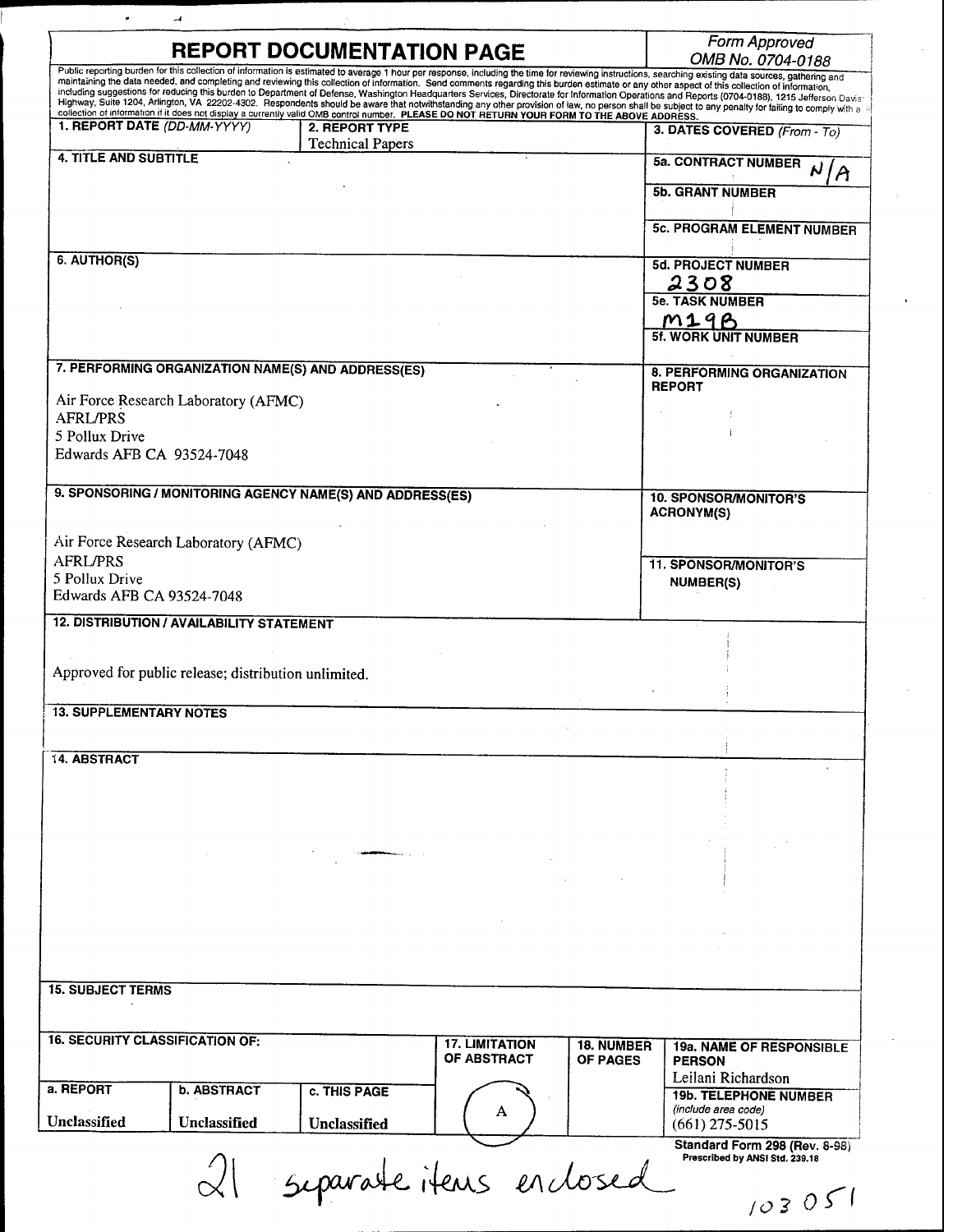$\mathbb{P}_{\ell}$  /  $\varphi$   $\beta$   $\geq$   $\mathsf{TP}\text{-}\mathsf{F}$ Y99.  $\mathsf{p}\varphi$ sa

## MEMORANDUM FOR PRR (Contractor Publication) *'*^^^-UJr

 $\overline{a}$ 

FROM: PROI (TI) (STINFO)

 $\mathbf{v} = \mathbf{y}$ 

 $\epsilon$ 

4 March 1999<br>SUBJECT: Authorization for Release of Technical Information, Control Number: AFRL-PR-ED-TP-FY99-0052 Ingrid Wysong et al., "Comment on: An intermolecular potential for nitrogen from a multi-property analysis"<br>Journal article<br>Journal article Journal article **(Public Release)**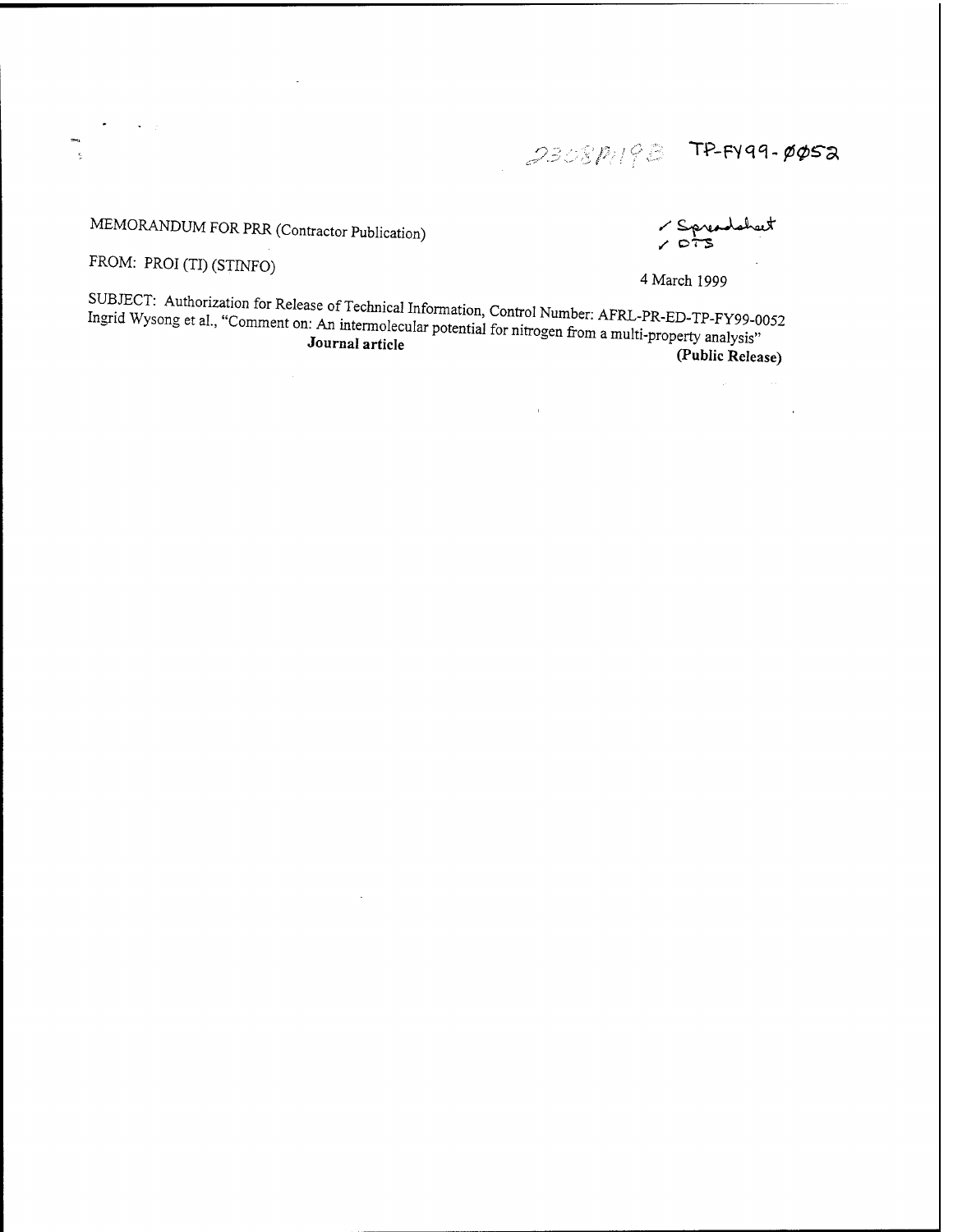# Comment on: An intermolecular potential for nitrogen from a multi-property analysis

Ingrid J. Wysong

Air Force Research Laboratory, PRSA Edwards AFB, CA 93524-7660 USA

and

E. L. Heck

Department of Physics, University of Durham Durham, DH1 3LE, UK

February 23, 1999

### <sup>1</sup> Definitions and Correction

A recent paper by Cappelletti *et al.[l]* (CVPHD) makes use of classical trajectory (CT) effective kinetic cross sections on an optimized potential energy surface to predict *Z* for nitrogen gas over a range of temperatures. It is suggested here that an alternative method of conversion between the calculated cross sections and the rotational relaxation quantities  $(\eta_v,$  the volume viscosity, and *Z,* the rotational collision number) may give more physically meaningful results.

First, a clarification regarding a typographical error in eq. (3) of CVPHD. *Z* is defined as:  $\tau_{rot}/\tau_c$  where  $\tau_{rot}$  is the rotational relaxation time and  $\tau_c$  is the collision time.

 $\mathbf{1}$ 

**Approved for public release; distribution unlimited**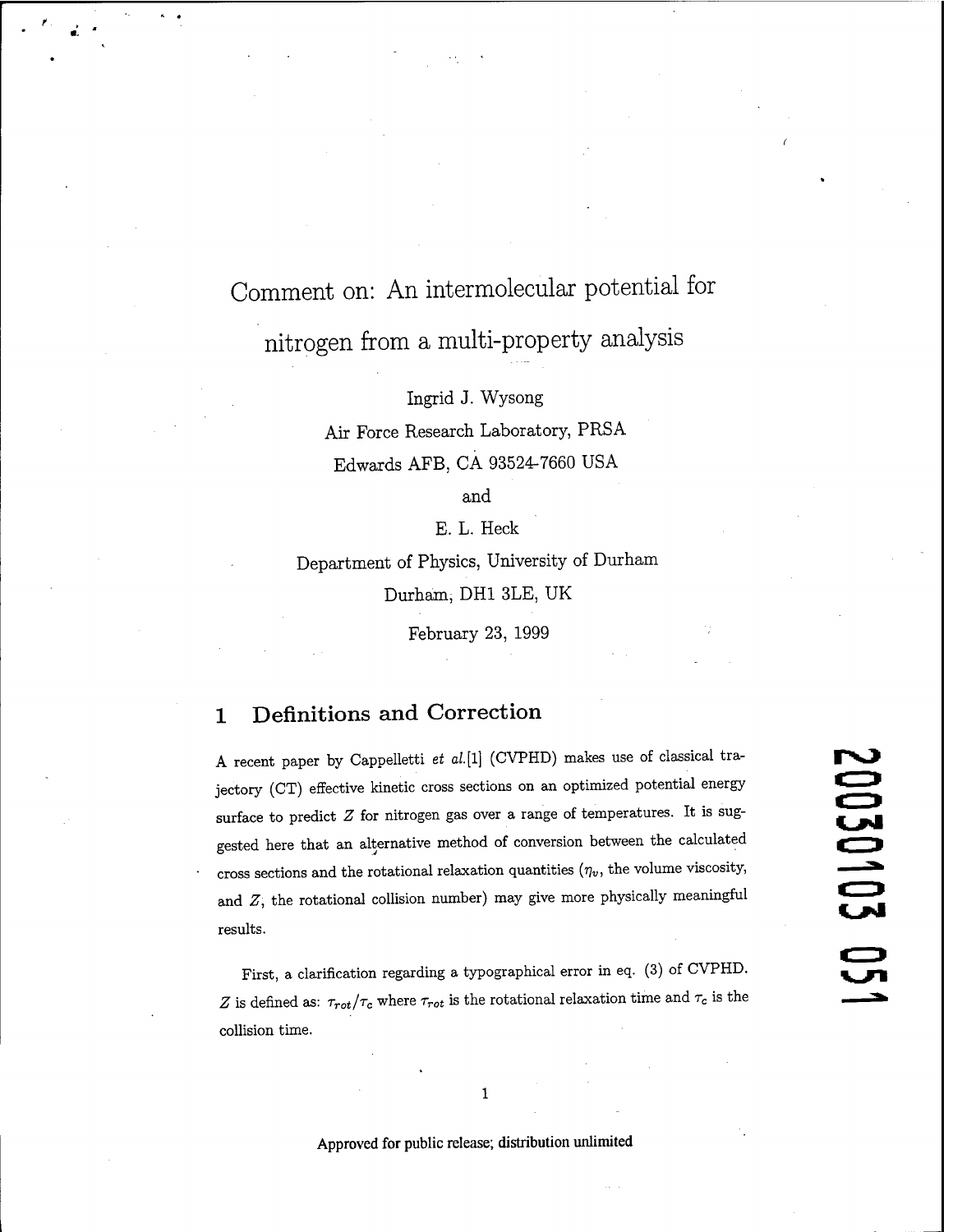$$
\tau_{\text{rot}} = \frac{\eta_v}{q^2 p} \sim \frac{kTq^2}{p\bar{v}\mathfrak{S}(0001)},\tag{1}
$$

where  $q^2$  is defined as  $k c_{\text{int}}/c_v^2$ , k is Boltzmann's constant,  $\overline{p}$  is the pressure,  $\overline{T}$  is the temperature,  $\overline{v}$  is the average thermal velocity, and  $\mathfrak{S}(0001)$  is the effective cross section for first-order internal energy relaxation, while  $\mathfrak{S}(0010)$  is the cross-section for translational energy relaxation. The approximate result is true to first order where we have used:

$$
\eta_v^{(1)} = \frac{2c_{\text{int}}^2 kT}{3c_v^2 \bar{v} \mathfrak{S}(0010)} = \frac{q^2 kT}{\bar{v} \mathfrak{S}(0001)},
$$
(2)

$$
\mathfrak{S}(0010) = \frac{2c_{\rm int}}{3k} \mathfrak{S}(0001). \tag{3}
$$

The superscript (1) indicates a first order result and the superscript (2), used below, a second-order result. We use:  $c_p$  is the isobaric ideal gas heat capacity,  $c_v$  is the isochoric heat capacity, and  $c_{\text{int}}$  is the internal isochoric heat capacity

$$
\tau_{\epsilon} = \frac{\pi \eta}{4p} \sim \frac{kT \pi}{4p\bar{\upsilon} \mathfrak{S}(2000)},\tag{4}
$$

where  $\eta$  is the shear viscosity. In the case of shear viscosity, higher-order corrections are quite small. Combining expressions leads to:

ns leads to:  
\n
$$
Z = \frac{4\eta_v}{\pi\eta q^2} \sim \frac{4\mathfrak{S}(2000)}{\pi\mathfrak{S}(0001)}.
$$
\n(5)

This expression, not equation (3) of CVPHD, reproduces the first order 2 curve of figure (6) in CVPHD. The curve in that figure which is labelled second-order Z cannot be consistently reproduced.

The expression for second-order volume viscosity, which will be used below is:

$$
\eta_v^{(2)} = \frac{2c_{\text{int}}^2 kT S_{11}^0}{3c_v^2 \bar{v}} ,\qquad(6)
$$

where  $S^0$  (as defined by Heck *et al.* [2]) is the determinant of a matrix of sixteeri effective cross-sections, but is most strongly influenced by  $\mathfrak{S}(0010)$ , and  $S_{11}^0$  is the determinant of the minor.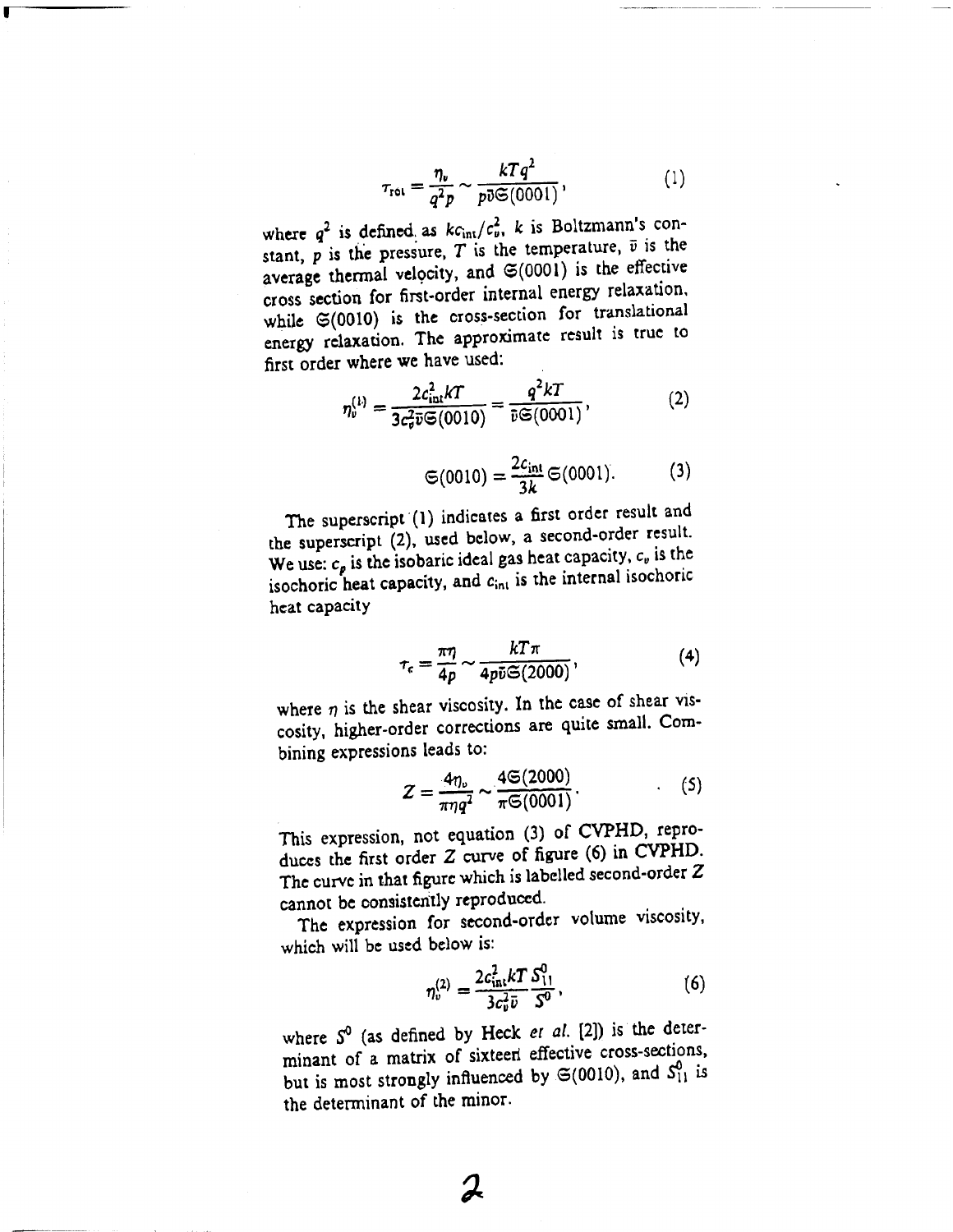### 2 Comment

The point of this comment is to raise the question of the most appropriate value of  $c_{int}$  to use in the above expressions. Table 1 shows the values for  $c_p$ , the isobaric ideal gas heat capacity, and the implied values for  $c_v$ , the isochoric heat capacity, and  $c_{int}$ , the internal isochoric heat capacity, as well as the values for shear viscosity, recommended by Millat and Wakeham [3] for several temperatures. It has been assumed by CVPHD that the values for  $c_{int}$  due to Millat and Wakeham should be used in the above expressions. If this is done, then the identity eq. 3 does not hold true, and one may obtain two different results for  $\eta_v$  and *Z* by using the CT result for  $\mathfrak{S}(0010)$  or by using the CT result for  $\mathfrak{S}(0001)$  and eq. 3 to calculate  $\mathfrak{S}(0010)$ . Row A of the table shows the results when  $\mathfrak{S}(0001)$  is used with eq. 3 to obtain a value for  $\mathfrak{S}(0010)$  which is then put into eqs. 2 through 6 to obtain  $\eta_v$  and *Z* in first and second order. Row B shows the result when  $\mathfrak{S}(0010)$  is used directly in eqs. 2 through 6.

However, for temperatures above 300 K, the measured value of *cint* begins to reflect an appreciable contribution from the vibrational mode of the nitrogen molecule. This contribution is, of course, not accounted for in the calculated cross sections, which assume a rigid-rotor molecule. Therefore, it is inconsistent to combine a  $c_{int} = c_{rot} + c_{vib}$  value in equations with cross sections that are for rotation only. It is preferable to use *cint* = <sup>1</sup> in the above expressions, which is the value that theoretically would be observed (above 300 K) if the vibrational mode were rendered completely inactive, to be consistent with the rigid-rotor assumption of the CT calculations.

Of course, if one does this, one should be careful not to compare the value obtained for volume viscosity with any measured value that includes a significant contribution from the vibrational mode. Comparisons should still be valid with any measured quantities, or model predictions, that include only contributions from rotational relaxation. This would include predicted values for *Z* based on state-to-state rotational energy transfer models [4]; or measured values for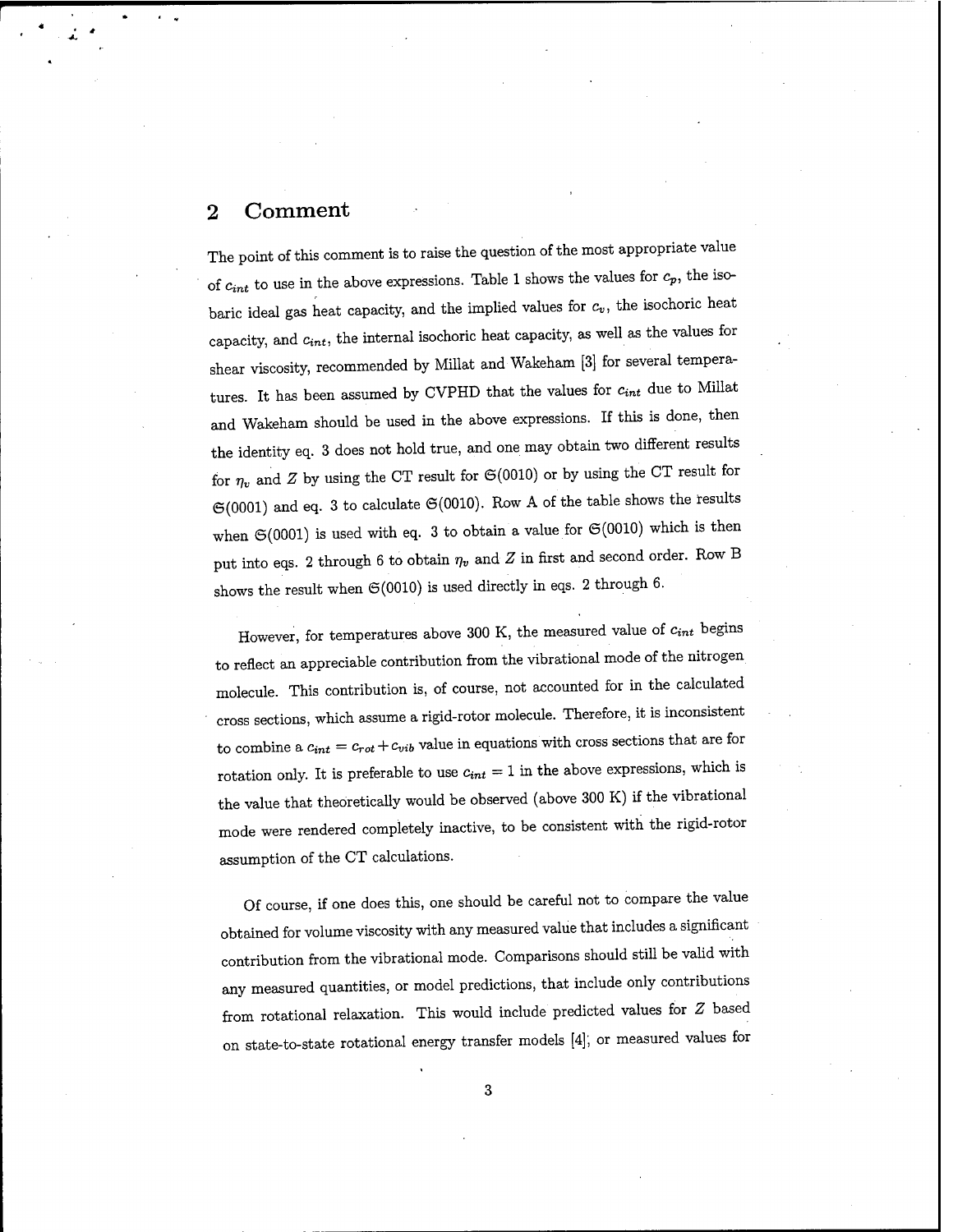volume viscosity if the rotational

relaxation time is so much shorter than the vibrational relaxation time that it can be-measured as a separate quantity. Such comparisons would still require the assumption that the rotational mode is completely decoupled from the vibrational mode. Note that Carnevalc *et al.* [5] specifically assume that vibration *isfrozen* in their analysis of nitrogen acoustic absorption data, even up to their maximum temperature of 1300K.

The results obtained when the value  $c_{\text{int}} = c_{\text{rot}} = k$ and  $c_v = 2.5k$  are used in the above expressions are shown in row C of the table. In this case, no additional column is needed to show the results based on  $\mathfrak{S}(0001)$ or  $\mathfrak{S}(0010)$ , since for  $c_{\text{int}} = k$  the identity equation (3) holds true and both cross-sections yield the same values of  $\eta_v$  and Z.  $c_v = 2.5k$  is the value that would hypothetically be observed if vibration were rendered completely inactive, which is the assumption most consistent with the rest of the present argument. Note that the results in row A are rather fortuitously close to those in row C. This is because the use of the measured value for  $c_{\text{int}}$  increases the term  $c_{\text{int}}^2/c_v^2$  in equation (2), but the measured value for  $c<sub>int</sub>$  then produces an offsetting decrease due to a larger value of S(0010) based on the relation in equation (3).

**<sup>i</sup> Figure 1. Second-order results for 2 using [ the three methods of calculation: Case**  $A, \leftarrow, \quad \Phi(0001)_{CT}$ ; Case B,  $\cdots$ , **I**  $\omega = \omega_0^2 (0010)_{CT}$ ; Case  $\widetilde{C}_1^* - \cdots$ ,  $c_{\text{int}} \equiv k$ 

*<sup>I</sup>* The three different results for *Z* (second-order) for the *\* temperatures discussed here are shown in figure 1. The result for row B can be seen to turn up sharply at higher temperatures. This behaviour would appear to be incon<sup>i</sup> sistent with the best information currently available on  $1Z$  for nitrogen from a variety of sources [6]. In addition, the use of the measured value of  $c_{\text{int}}$  creates the difficulty of arbitrarily choosing one of the two calculated cross- $\mu$  isections which produce conflicting values of Z. These .observations support the consistency argument put forward above for using  $c_{int} = c_{rot} = k$  in this context. In !addition, the need to move toward a method of calculating transport cross-sections that is not limited to the rigid rotor model is underlined.

Dr E. L. Heck is gratefully acknowledged for pro-.viding unpublished kinetic cross-sections as well as

\*.



many helpful comments. The referee is thanked for useful clarifications. Support provided by the United States Air Force Office of Scientific Research.

#### References

- **[1] CAPPELLETTI D.. VECCHIOCATTIV,, F., PlKANf, F., HfiCK EL., and DICXINSON, A. S.. 1998,** *Molec. Phys.,* **93,**
- **[2] HECK, E. L.. DICKINSON, A. S., and VESOVIC. V 1994** *-^\_ Molec. Phys..&3, 907.* **•.•«\*,**